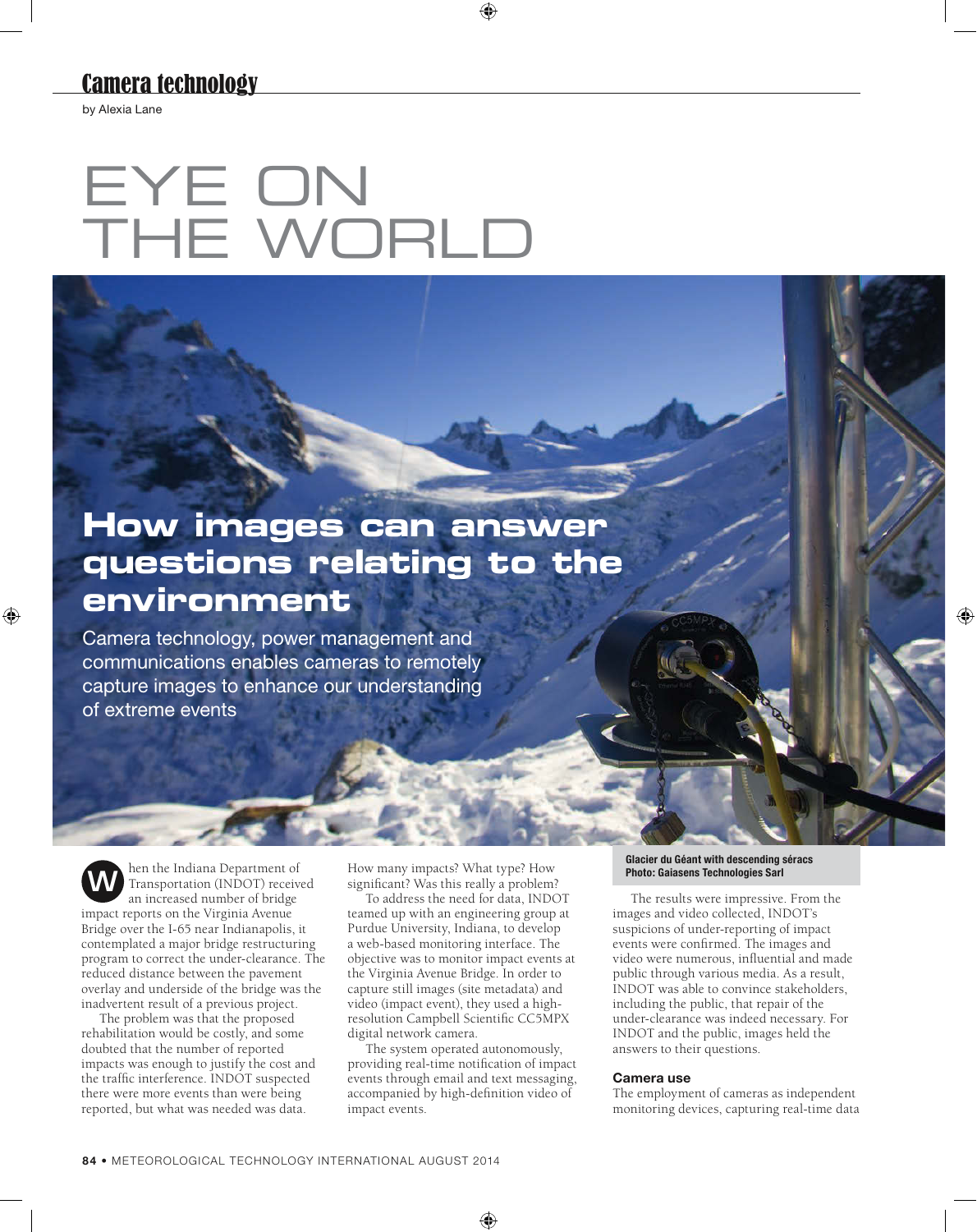on changes to infrastructure and the environment represents a sound, costeffective, user-friendly asset and risk management tool. Due to technological advances in cameras, the collection of realtime data in the form of high-resolution still images and/or video (with GPS capability) is now possible.

Cameras can be set up nearly anywhere and connected to a datalogger and solar power supply to capture data in the form of images. Image acquisition can be triggered through various mechanisms, including internal timers, motion detection, web page control, or an external device such as an accelerometer or strain gauge, via a datalogger. In the case of INDOT, an accelerometer is connected to a datalogger initiated image and video capture. Images can then be stored on a secure digital (SD) card, saved in datalogger memory, sent to a PC via email, or transmitted to an FTP server. In short, today's cameras can be fully web-enabled. With this array of activation, storage and low-power capabilities, cameras are suitable for a wide variety of datagathering applications.

Stemming from increased demand for independently operating cameras in remote locations, cameras such as the CC5MPX, are built with advanced power saving or standalone modes to function in remote, battery-powered applications. Reduced power consumption by no way implies reduced quality of image or video capture. In the case of the CC5MPX, high-resolution still images (JPEGs) can be up to 5MP in high-definition 720P video. Environmentally sealed, robust enclosures protect the camera from moisture, high humidity and other conditions.

#### **Event image capture**

Event-triggered image capture can be used to provide decision makers with visual confirmation of an event. The Virginia Avenue Bridge monitoring project is an example of an event-triggered imagecapturing application. In this case, the datalogger was programmed so that the CC5MPX camera would provide pre-trigger video buffering. As such, the camera was constantly filming and temporarily storing a desired length of video in a memory buffer. When no external trigger (i.e. impact event) was received by the datalogger, the buffer was dumped.



**Chamonix Valley, France**

If an external trigger was received, the camera recorded the buffer followed by the predetermined length of video footage, which ensured that the entire impact event was recorded. South Split Greatest Hits, a video compilation of truck impacts on the Virginia Ave bridge near Indianapolis can be seen at<http://www.youtube.com/> watch?v=HoisCDmpSsU

#### **Flood forecasting**

Another example of an event-triggered application is flood forecasting, where a series of precipitation and water level sensors, such as radar level sensors and pressure transducers, and cameras mounted on bridges or in riparian areas, are

These images ultimately inform authorities when there is a need to evacuate communities downstream, ensuring public safety during a flood. Additionally, cameras installed along rivers known for ice jams at break-up can be programmed to capture images and video of the ice breaking up, which serves as a warning for potential jamming and subsequent flooding.

#### **Marine environment**

Images are also extremely useful for timebased studies; time lapsed videos provide interesting visualizations of changes over time, often in difficult places to study. One example is from Duke University, where a group of researchers developed Wormcam to

### "Video compilations allow robust insight into processes at the sediment-water interface"

programmed to capture images of the water body when the sensors indicate specified thresholds. Images of the water body inform the authorities in charge of flood forecasting that water levels are rising, enabling them to track these changes remotely, in real time.



**Virginia Avenue bridge impact event**

record events at the sediment-water interface in marine environments. Real-time images of the numerous microscopic bioturbation events at the sediment-water interface are captured *in situ*.

These video compilations allow robust insight into processes at the sediment-water interface, which provides an understanding into these intricate, microscopic events.

The videos are used in further research initiatives and education in schools from primary to university.

#### **Glacial recording**

Cameras can be installed above the snow pack to record changes over long periods of time at high altitudes and in harsh environmental conditions. Understandably,